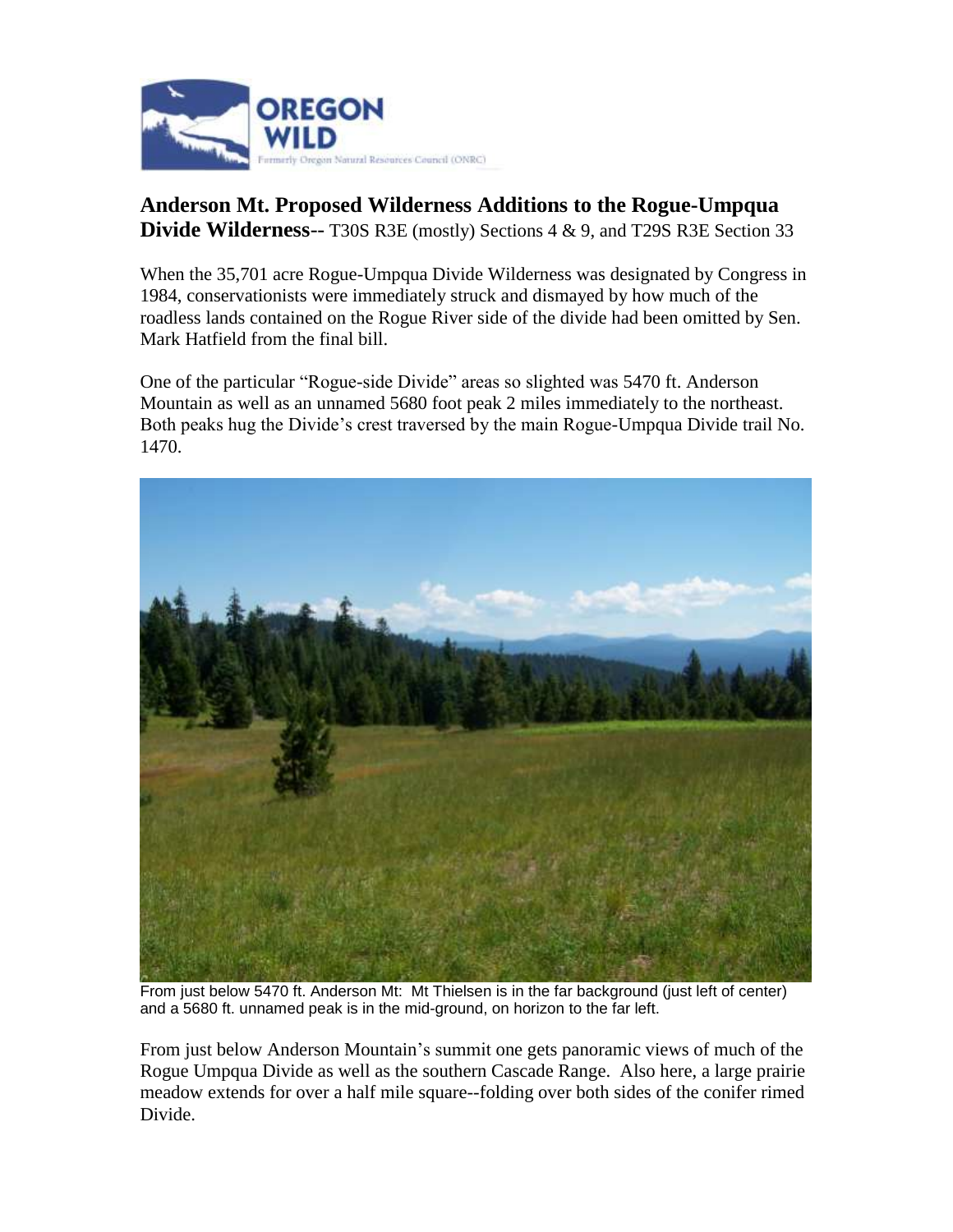

Anderson Mt. Prairie—From just below Anderson Mt. looking up the divide toward the northeast.

This Divide top prairie is most easily accessed by a poorly maintained, one-mile connector trail from the upper Rogue River side, known as Anderson Camp Trail #1075. The wildflowers of "Anderson Camp" (and mountain) is featured in Elizabeth L. Horn's 2006 "Oregon's Best Wildflower Hikes—Southwest Region.

This trail rises gently, but is all uphill, beginning at and leaving FS Road 6515 at a 4950 foot elevation. The last half mile to Anderson Mountain's 5470 summit is through a prairie to the south along a portion of the (equally hard to specifically locate) Rogue Umpqua Divide trail #1470. Thus, overall, a 540 ft. elevation gain over 1 ½ miles.

## **Directions**

Coming from Medford, the turn off on Hwy. 62 onto FS Rd. 68 for the "Woodruff Bridge" and the "Abbott Creek Campground". This junction with Rd. 68 is .3 mile after the 51 mile post on Hwy. 62, and 8 miles beyond the town of Prospect (last gas and last cell phone service). Continue 2.7 miles and turn right onto Rd. 6510 and continue another 5.9 miles and then turn left on FS Rd. 6515. Stay on FS Rd. 6515 for another 6.4 miles to the trailhead on your left, after a pull out for parking on the right. Trail #1075 begins in the upper half of Section 9, **and not up FS Rd. 090 as indicated on the 2008 Tiller Ranger District Map.** In fact, the signed Anderson Camp Trail #1075 trailhead at 10T 0543376 UTM 4758920 is located 1.5 miles beyond the junction of Rd. 090 and FS Rd. 6515 and .4 mile after a faint road the right which is shown on the map as Rd. 110.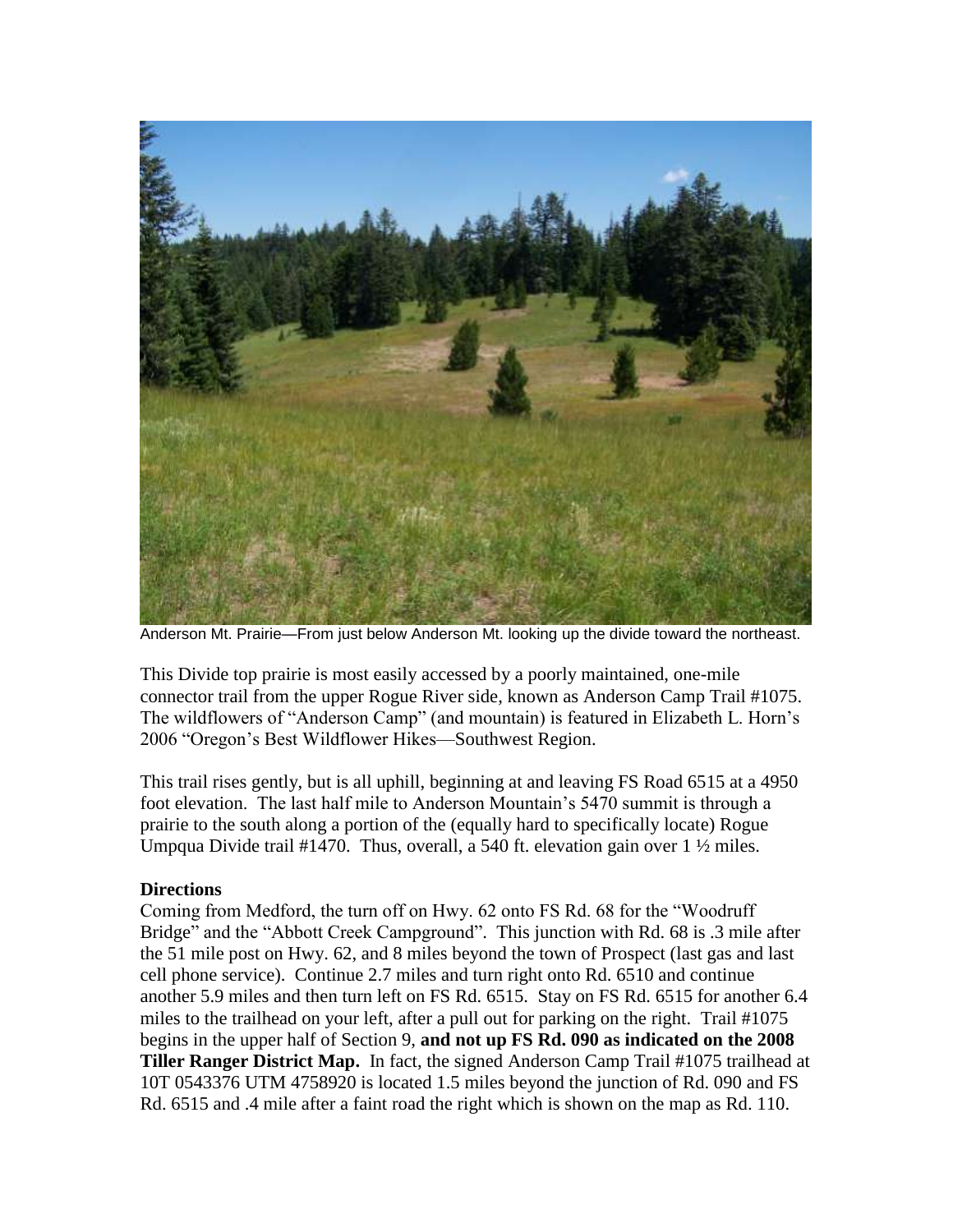

Anderson Camp Trail #1075 trailhead on the (left) uphill side of FS Rd. 6515



The red arrow shows the correct #1075 Anderson Camp trailhead location--with the actual "zig-zag" trail drawn in--still 1.5 miles beyond the Rd. 090 location of the "Anderson Camp TH" shown on the Forest Service's latest 2008 Tiller RD map.

The (always uphill) Anderson Camp trail makes two initial, short switch backs, beginning uphill to the left, and then to the right. After .2 mile it makes a long switch back again to the left. When you enter the first very small open meadow here, look in July for the rare, blue-flowered Mazama Collomia (*Collomia mazama*) 10T 0543066 UTM 475882, found only in limited areas of the southern Oregon Cascades.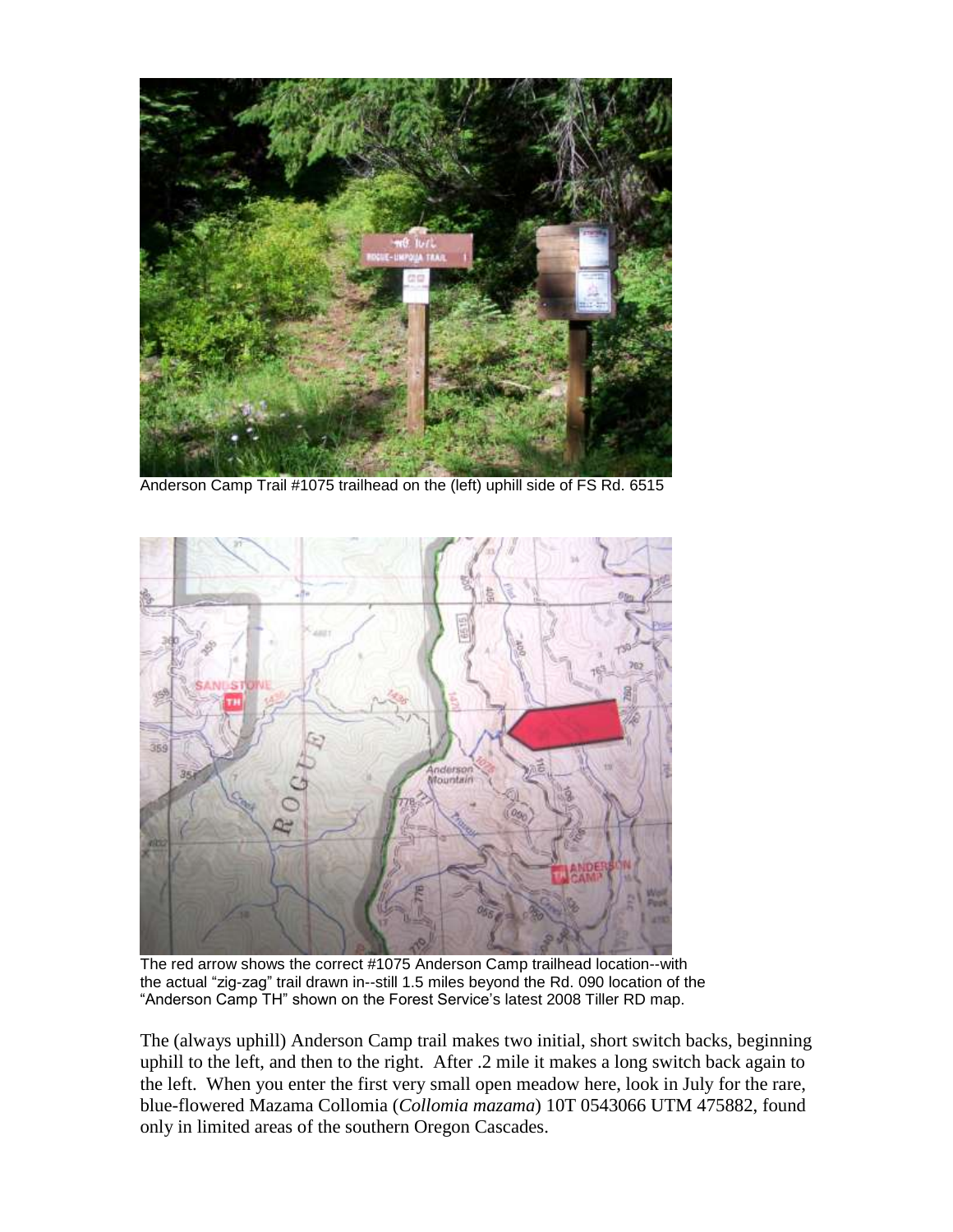

Mazama Collomia (*Collomia mazama*)

The forth, final, and longest .5 mile switchback to the right soon leaves the previous surrounding forest canopy and enters a dry meadow ending at a ridge top prairie and at the Wilderness boundary. Here it meets a poorly defined section of the (main) Rogue Umpqua Divide trail #1470--just above "Anderson Camp"--marked by a small wooden sign nailed to a tree, and only seen when facing back downhill. Anderson Camp was a late 19<sup>th</sup>-early 20<sup>th</sup> century sheepherder's camp, commemorating then sheepherder Frank Anderson.



Anderson Camp is signed on a fir tree at the top of Anderson Camp Trail #1075 and just before its somewhat indistinct junction with the Rogue Umpqua Divide Trail #1470.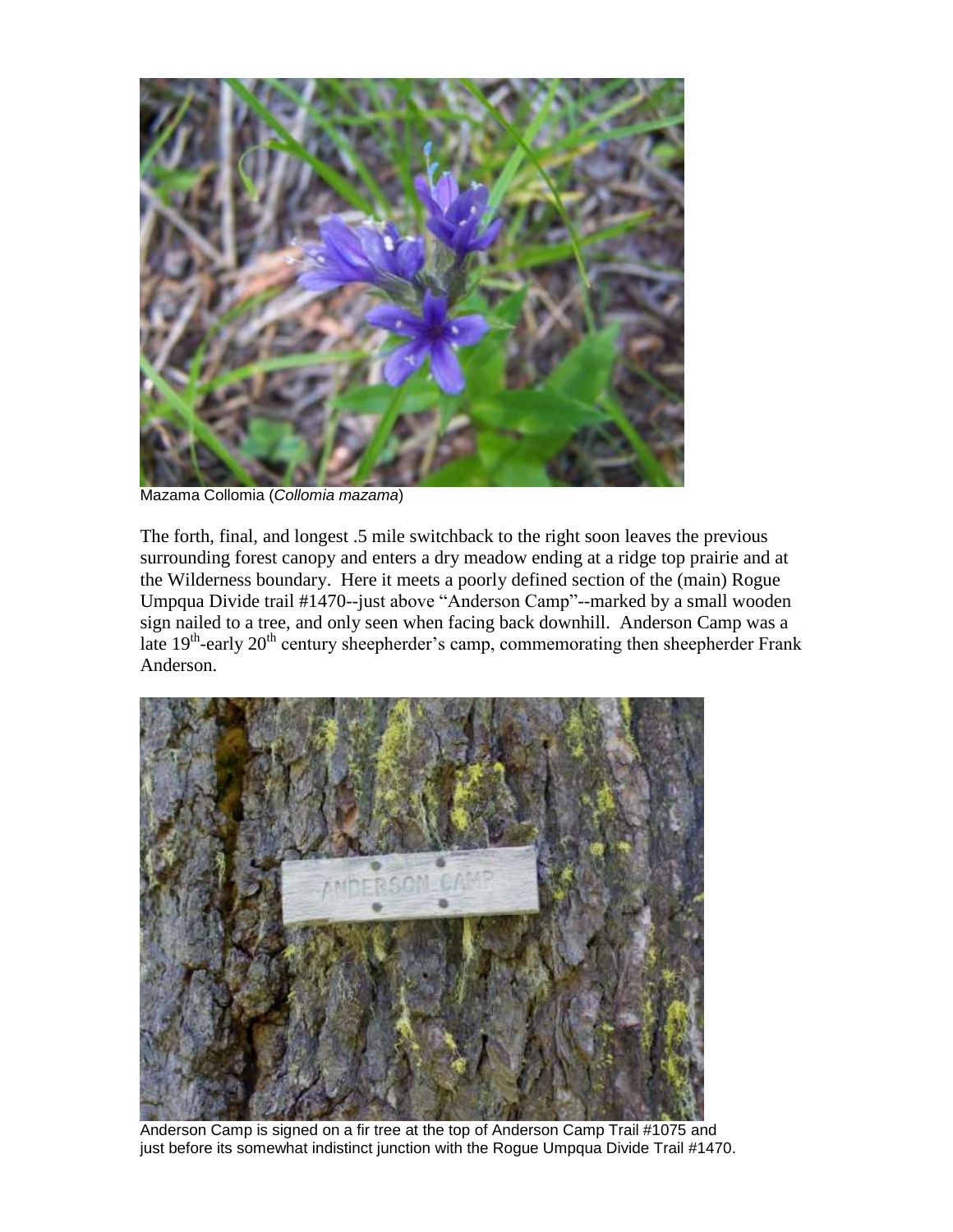While the Anderson Camp (connector) Trail #1075 is clearly signed on the uphill side of FS Road 6515, this trail has been little maintained, and is best approached by people seeking a semi-cross country experience. Trees and branches have fallen across the trail, and some large trees have fallen parallel to, or directly on top of the trail itself.

When you reach the first, really large meadow,  $3/4s$  of the way to the top, continue on NE in the direction and trajectory you were hiking along a large fallen tree just before coming out of the woods. Through this once meadow-sheep pasture, the trail continues ever more obscurely across this mostly dry meadow. However, you do step across one very small spring (the only water in the area), still well before arriving at the top of the Rogue Umpqua Divide. In addition to an old Wilderness boundary sign facing you as you top out,-- to the right of it, and facing in the other uphill direction, is an old wooden sign on an old fir with a small arrow pointing directions to Abbott Butte to the southwest and Hershberger Lookout to the north east (see below).



Sign at the junction of the Rogue Umpqua Divide Trail #1470 with Anderson Camp Trail #1075.

Anderson Mountain itself lies on down the divide, at the south end of a long (and wide) grassy prairie, and where just a very few remnants remain of the foundation of an old fire lookout once stood on the now tree-lined summit.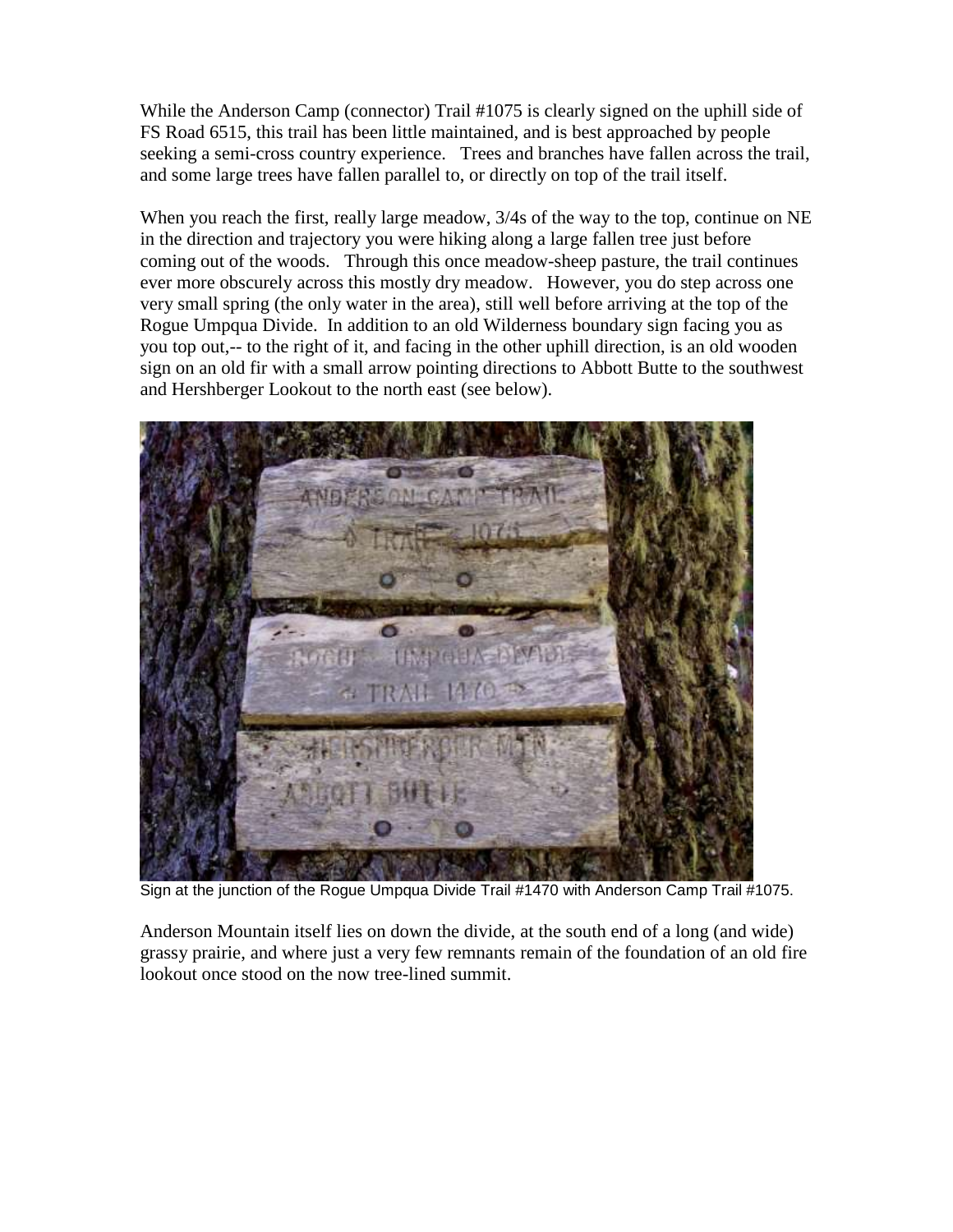

A few remnants of the foundation is all that remains of a fire lookout that once topped the now generally tree-obstructed view at the top of Anderson Mountain.

Looking up the divide to the northeast you can view the 5680 ft. unnamed peak two miles ahead (that just kisses the Wilderness boundary—and that trail #1470 bisects) and a wall of mature and old green trees below the top of the divide (in the roadless area). On ahead Mt. Thielsen looms in all its glory along the very top crest of the Oregon Cascades.



Zoomed in from the very 1<sup>st</sup> photo above—Viewed from just below 5470 ft. Anderson Mt., Mt.Thielsen is in the far background, just left of center, and the 5680 ft. unnamed peak is on horizon on the left.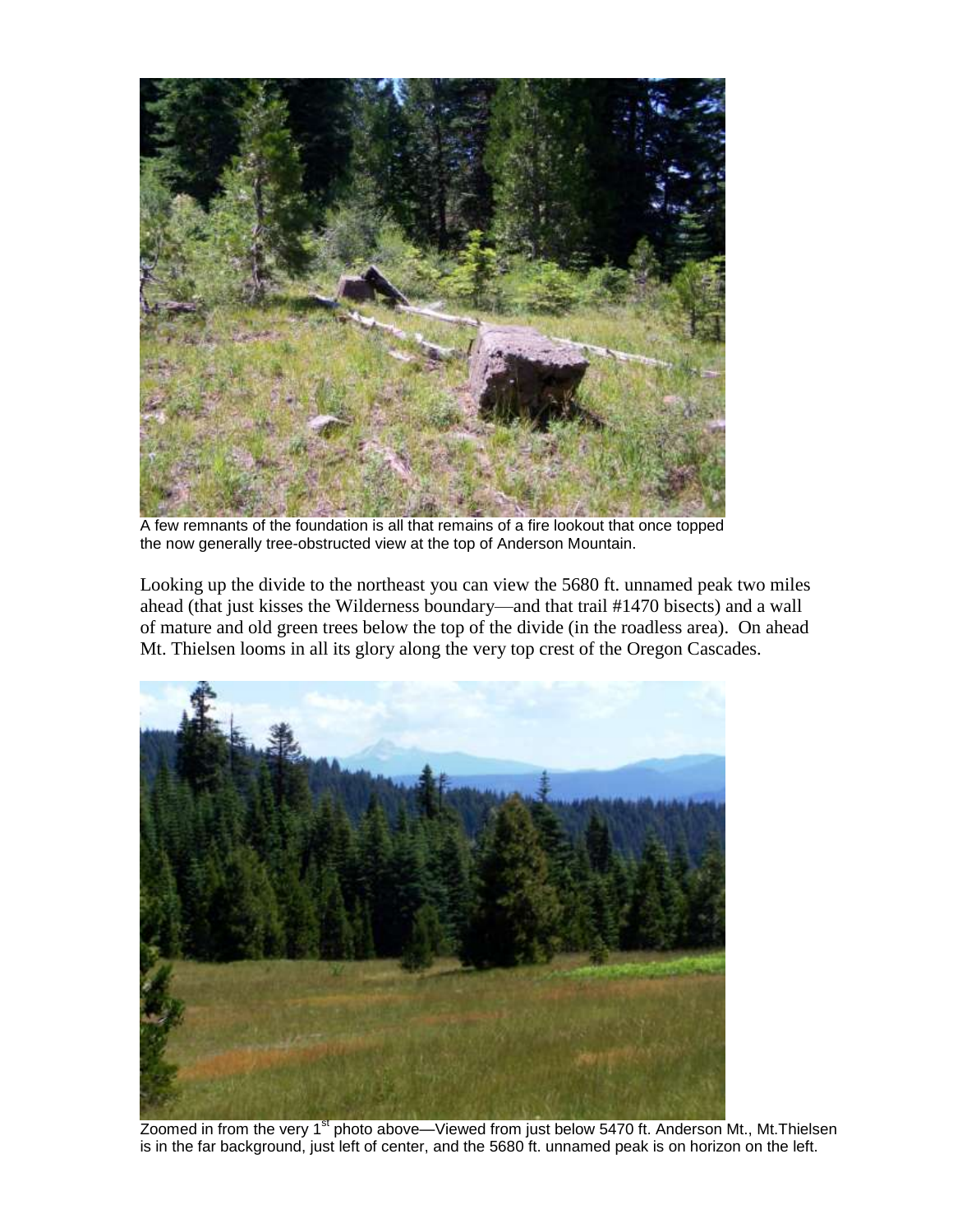

Also mostly in the Anderson Mt. Roadless Area, 5680 ft. unnamed peak, looking NE as viewed from Anderson Camp along trail # 1075.

Viewed from Anderson Mt. and along the Rogue Umpqua Divide, onto the far east horizon, one views the full length of the rim of Crater Lake. Hillman Peak and The Watchman are the two 8000+ peaks in the center of the picture below.



Crater Lake Rim as viewed from just below 5470 ft. Anderson Mt. along the Rogue Umpqua Divide (just east of and outside of the Wilderness boundary).